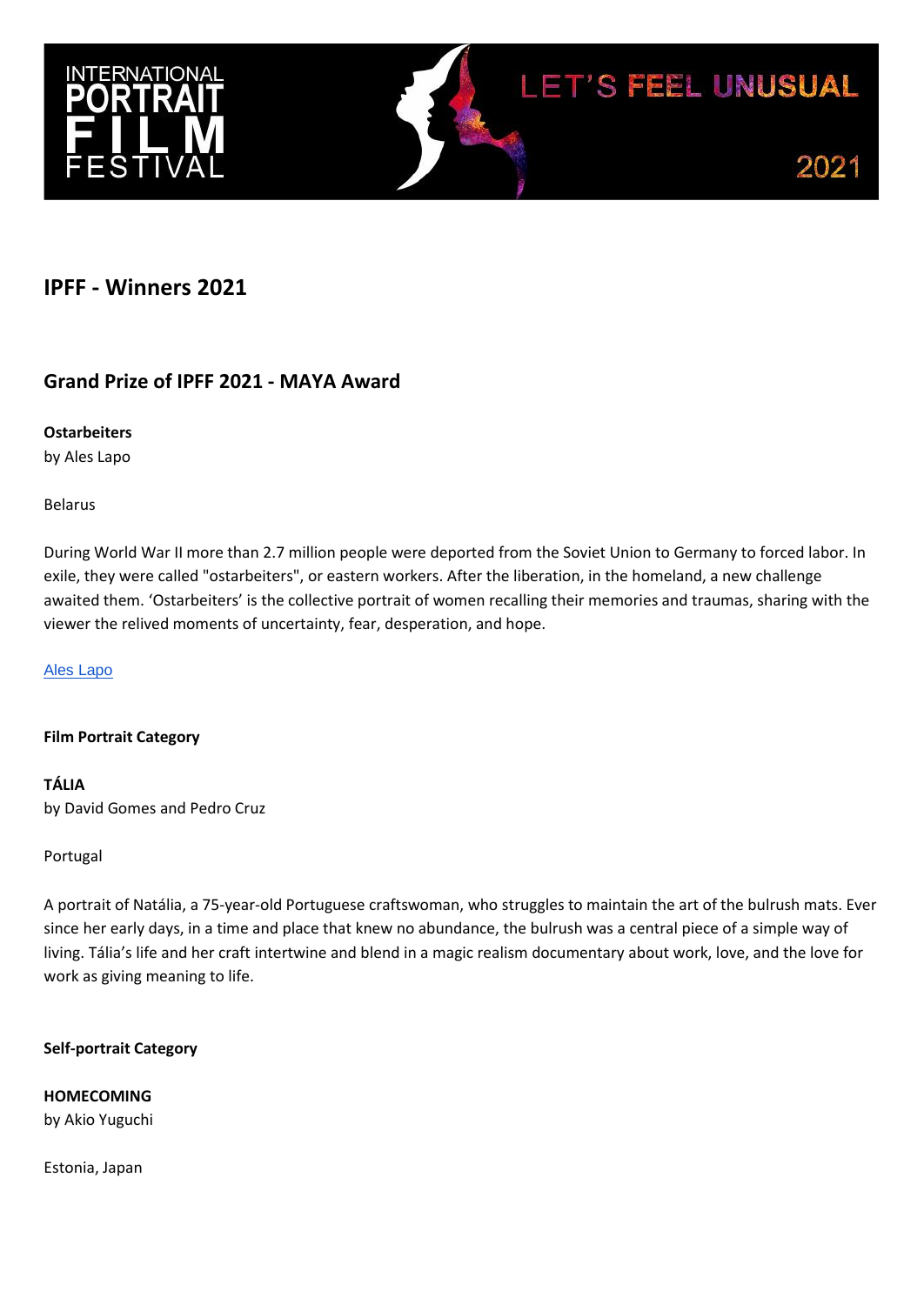In 'homecoming', Akio Yuguchi recounts his journey back into his homeland after five years absence. The film is a contemplative and moving letter of condolence from Akio to his father, who lives in a high-risk area for earthquakes and tsunamis in Japan.

### [Akio Yuguchi](https://dokweb.net/database/persons/biography/11415b51-79a3-47e0-9f7b-b9b367e2407f/akio-yuguchi)

#### **Collective Portrait Category**

**Ostarbeiters**

by Ales Lapo

Belarus

During World War II more than 2.7 million people were deported from the Soviet Union to Germany to forced labor. In exile, they were called "ostarbeiters", or eastern workers. After the liberation, in the homeland, a new challenge awaited them. 'Ostarbeiters' is the collective portrait of women recalling their memories and traumas, sharing with the viewer the relived moments of uncertainty, fear, desperation, and hope.

#### [Ales Lapo](https://artdoc.media/ru/author/29772/)

#### **Alternative Portrait Category**

**Faith of Life** by Centro del Movimiento Creador

#### Venezuela

'Faith of Life' is a testimony of existence. Moving images raise the question about the condition of the self in an apparently ordinary reality while revealing the poetry of the mystery that we breathe. A portrait of time itself, and of life itself.

[Centro del Movimiento Creador](https://www.instagram.com/centrodelmovimientocreador/)

#### **Portrait in Motion Category**

**Moving Barcelona**  by Jevan Chowdhury

#### United Kingdom

'Moving Barcelona' is a dynamic and affective magical realist dance story about the Catalonian capital, an autonomous region in the Spanish State contending with an identity crisis. A city with everything going for it, yet still haunted by the ghosts of its past and despite much progress, it finds itself unearthing old wounds.

**[Moving Barcelona](https://moving-cities.com/)** 

**[Jevan Chowdhury](https://www.instagram.com/movingcitiesproject/)**